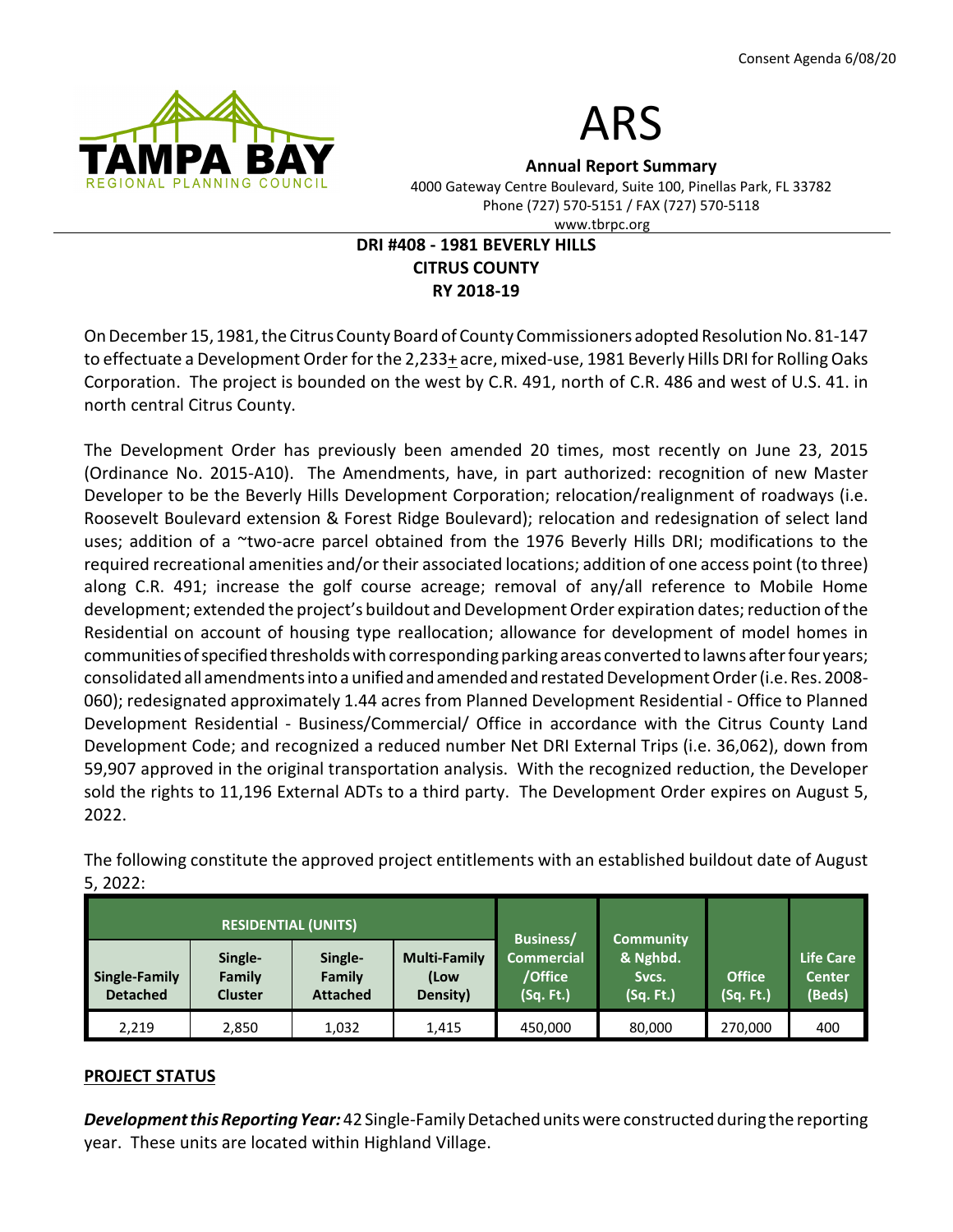Cumulative Development: 2,038 Single-Family Detached units, 241 Single-Family Attached units, 117,368 sq. ft. of Business/Commercial/Office space, 18,400 sq. ft. of Community & Neighborhood Services have been developed in addition to an 18-hole golf course and various Civic uses (i.e. Library, Fire Station, two Churches and a Boys/Girls Club). Large, vacant parcels continue to be used for agricultural puposes.

**Projected Development:** no development activity has been identified for the next reporting year.

## SUMMARY OF DEVELOPMENT ORDER CONDITIONS

- 1. The Developer continues to acknowledge that Historical/Archaeological site #8ci159 "has been permanently excluded from the development" in accordance with Condition III.3. (of Res. 2008-060).
- 2. Condition III.4. (of Res. 2008-060) requires that sinkhole and drainage basin #24 (northeast corner of Section 12) remain undeveloped and be retained as recreation/open space. The Developer continues to acknowledge that "a 25-foot buffer easement has been dedicated along its estimated top of bank" and that "storm water discharge generated in the developed areas is diverted to existing drainage retention areas for quality treatment before discharging into the sinkhole."
- 3. Upon development of 3,635 dwelling units or the daily traffic volume in excess of 10,000 vehicle trips, the Developer shall pay for or construct the 12' widening east of C.R. 491 (Condition III.9.A. of Res. 2008-060). The Developer has affirmed that this Condition is not applicable at this time since neither of these thresholds have been exceeded.
- 4. Condition III.10.B.1. (of Res. 2008-060) obligates the Developer to conduct a transportation analysis in accordance with Rule 9J-2.0255, F.A.C. during the first February following completion of expansions to C.R. 491 & C.R. 486. The purpose of the analysis is to ensure that the number of trips being generated by the project are not 15 percent (or more) above those initially projected and mitigated against.
- 5. In accordance with Condition III.11.B. (of Res. 2008-060), the Developer shall provide one bus pullout bay, bus stop and bus passenger shelter with each commercial center, office center and the Life Care Center. It is jointly understood by the Developer and Citrus County that this Condition would only be applicable if and when transit service is provided along C.R. 491. However, the Developer has spoken with the transit provider who indicated that "transit service along County Road 491 is not being contemplated." The Developer indicated that Citrus County Transportation Services agreed that the benches installed at Park Place (near Winn Dixie) would qualify as transit stations, if and when applicable.
- 6. In accordance with Condition III.12. (of Res. 2008-060), the Developer shall construct and convey a "two-bay fire station" to Citrus County following completion of 3,000 dwelling units. The Developer has previously indicated that land has been designated for such future construction but "the development remains well below the 3,000 dwelling unit threshold."
- 7. Condition #15 (Exhibit "B" of Res. 81-147) did initially cite the Developer's obligation to signalize four intersections along C.R. 491 upon request by the Florida Department of Transportation. The Developer did subsequently assert that "during 1985, Citrus County agreed that only two signalized intersections would be necessary to service the Beverly Hills development." Signalization